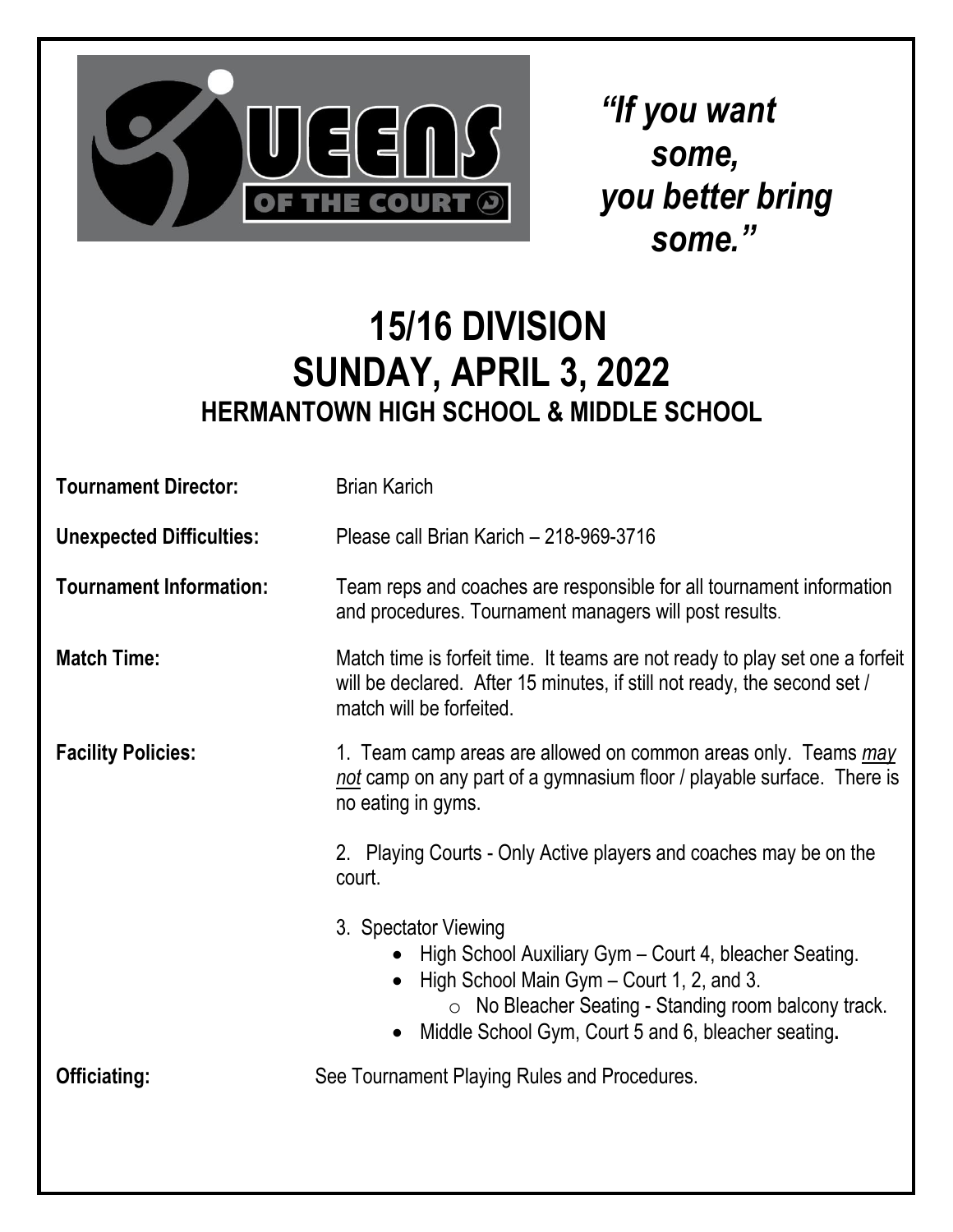| <b>Playing Rules:</b>    | All play will be governed by the National Federation of High School volleyball<br>rules. See rules and regulations document. |                                                                                                                                                                                                                                                                                                                                                                                                                   |  |
|--------------------------|------------------------------------------------------------------------------------------------------------------------------|-------------------------------------------------------------------------------------------------------------------------------------------------------------------------------------------------------------------------------------------------------------------------------------------------------------------------------------------------------------------------------------------------------------------|--|
| Equipment:               | <b>Balls</b><br><b>Whistles</b>                                                                                              | Teams are responsible to provide balls for warm-ups / matches.<br>Do not forget.                                                                                                                                                                                                                                                                                                                                  |  |
| <b>Pool Play Match:</b>  | Match play will be two sets to 25 points, no cap. Teams will be seeded into<br>playoffs based on sets won / sets lost.       |                                                                                                                                                                                                                                                                                                                                                                                                                   |  |
|                          |                                                                                                                              | <b>Two Way Tie Breaking Procedure</b><br>1. Head-to-head competition – plus / minus factor.<br>2. If still tied - total plus / minus factor of all sets played.<br>3. If still tied $-$ a one set playoff to 9.<br><b>Three Tie Breaking Procedure</b><br>1. Plus / minus factor of all sets played.<br>2. If a tie, Head-to-head competition - plus / minus factor.<br>3. If still tied, a one set playoff to 9. |  |
| <b>Playoffs Matches:</b> | 1.<br>2.<br>3.<br>4.<br>set.                                                                                                 | The top four teams in each pool will advance to championship<br>or consolation playoff brackets.<br>Playoffs start immediately following all pool play.<br>Tournament managers will announce playoffs at courtside of main gym.<br>Playoff matches will be the best 2 out of 3 sets. Set 1 & 2 to 25 points,<br>set 3 to 15 points, team exchange sides of court at 8 points in the third                         |  |
| Awards:                  | Championship Bracket:<br><b>Consolation Bracket:</b>                                                                         | First Place – Medals, Second Place – Medals<br>First Place – Medals                                                                                                                                                                                                                                                                                                                                               |  |
| <b>Admissions:</b>       | \$6.00 Adults & Students - Children 6 & Under Free                                                                           |                                                                                                                                                                                                                                                                                                                                                                                                                   |  |
| <b>Tee Shirts:</b>       | Volleyball tee shirts will be on sale at the Dive Sportswear table.                                                          |                                                                                                                                                                                                                                                                                                                                                                                                                   |  |
|                          |                                                                                                                              |                                                                                                                                                                                                                                                                                                                                                                                                                   |  |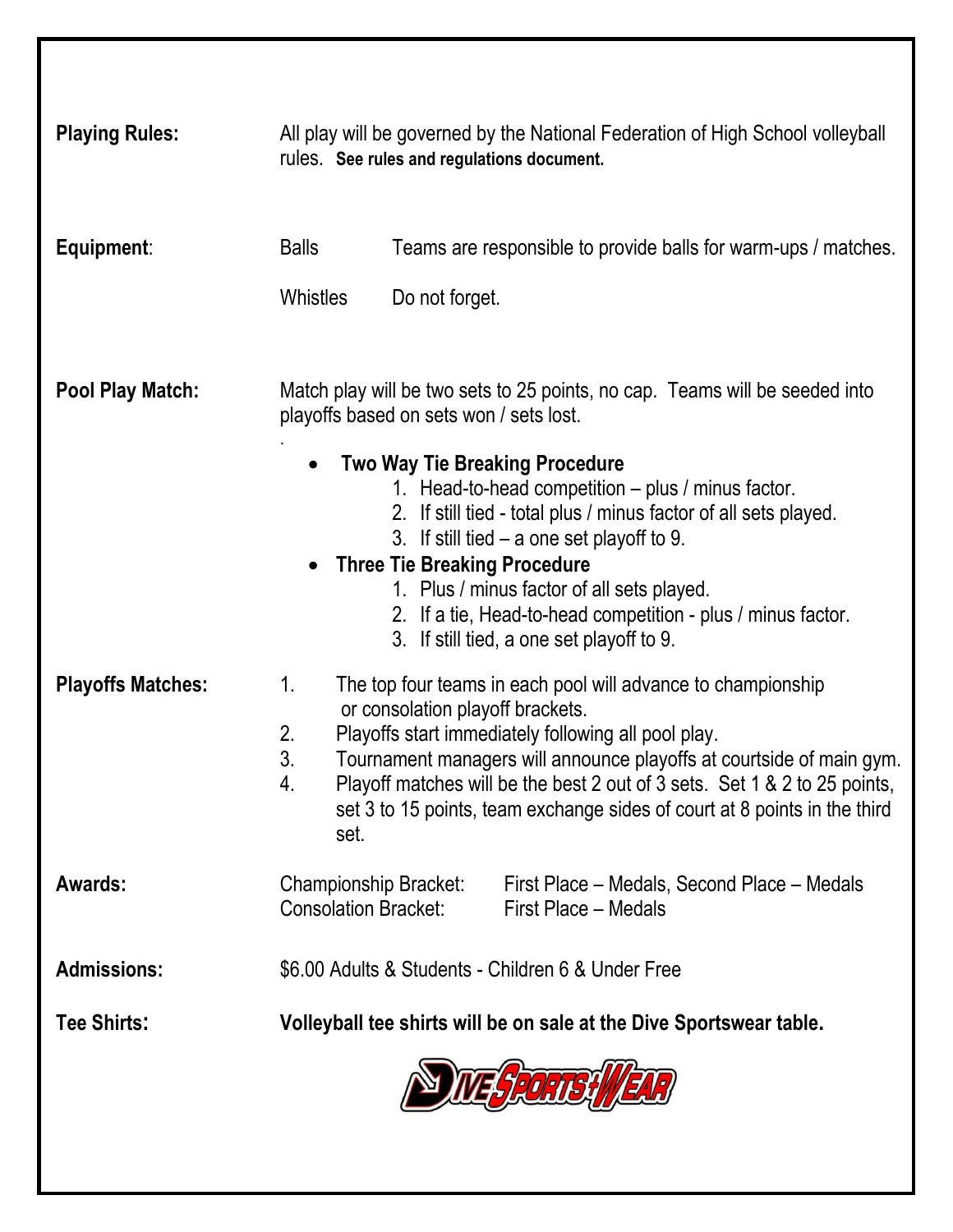## **QUEENS INFORMATION**

| <b>TOURNAMENT MANAGER</b> | <b>PHONE</b> | <b>PARKING</b>  | <b>ENTRANCE</b>      |
|---------------------------|--------------|-----------------|----------------------|
| <b>Brian Karich</b>       | 218-969-3716 | <b>Main Lot</b> | <b>Main Entrance</b> |
|                           |              |                 |                      |

#### **TOURNAMENT MATCH TIME ELEMENTS MUST BE FOLLOWED! FAILURE TO START ON TIME WILL RESULT IN 1ST SET FORFEITURE FOR FAULTING TEAM.**

| <b>DOORS OPEN</b> | <b>COACHES QUICK REVIEW</b>          | 1ST MATCH WARM-UP      | 1 <sup>st</sup> MATCH STARTS |
|-------------------|--------------------------------------|------------------------|------------------------------|
| 8:15a.m.          | 8:30 a.m. Sharp! - Court 1 (P1 & P2) | $8:35$ a.m. $-$ Sharp! | 9:00 a.m. Sharp!             |
| 8:15a.m.          | 9:30 a.m. Sharp! $-$ Court 5 (P3)    | $9:35$ a.m. $-$ Sharp! | 10:00 $a.m. - Sharp!$        |

#### **TEAM ENTRIES**

| Pool  | 1                    | $\mathbf 2$            |                        |
|-------|----------------------|------------------------|------------------------|
| Court | $\overline{2}$       | 3                      | 4                      |
| A     | Aitkin 16-1          | Ely 16 Red             | <b>Hibbing 16</b>      |
| B     | Hermantown 15's      | <b>Club Hounds 16</b>  | <b>Rough Riders 16</b> |
| C     | <b>Barnum Impact</b> | Northwoods 16          | <b>CSVB 15-B</b>       |
| D     | Virginia 16's        | <b>Cloquet 15</b>      | <b>Ely 16 White</b>    |
| E     | <b>Giants Blue</b>   | <b>Rough Riders 15</b> |                        |